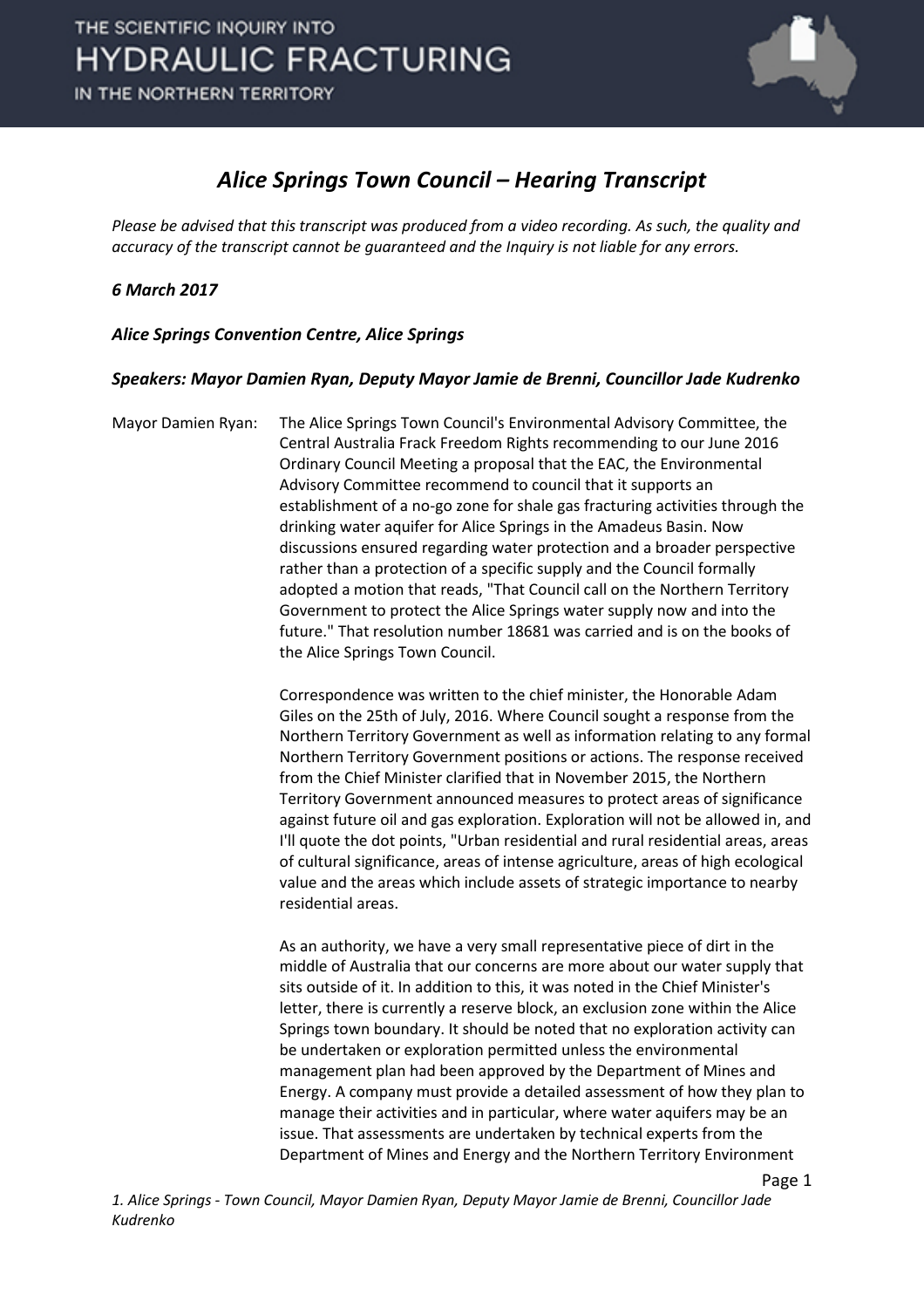

Protection Authority. In response to the Hawke Report on Hydraulic Fracturing, new environment regulations were implemented on the 6th of July, 2016.

Following that response, as a Council we still have very significant concerns relating to potential social and environmental impacts associated with any hydraulic fracturing activities within our community and on our community.

Some of those are, we have identified is that under social impact is the potential risk to our community re social impacts on our town going forward. Infrastructure is of a concern to us as a local government authority, concerns about the potential impact on infrastructure such as roads, as a result of increased traffic. There could be a significant increase in heavy vehicles accessing Alice Springs during construction phase.

The community cohesion is another one of our very big concerns under social impact study, there's concerns about the potential impact on our community, particularly in relation to fly in and fly out workers.

The amenity values that Northern Territory has iconic wilderness values as a core part of the Australian outback, and they may be at risk through the development of unconventional gas industry and will have an adverse impact on the outback experience. These activities concern our Council economically as the impact on the Central Australian Tourism Industry which these days has grown markedly through mountain biking and trekking, wild life and environmental tourism. So, they are of a major concern.

Environmental impacts identified by the council are the aquatic ecosystems and biodiversity; we have a concern to the adverse impact on those systems including ground water dependent eco systems. This may result from changes in the quantity or the quality of surface or ground water available to us. Earth works, roads accessed during exploration drilling has a potential to cause increased erosion which also will cause difficulties to us in the spread of introduced weeds, disturb the top soil and damage habitats. Climate change, there are concerns in our community that greenhouse gases, including hydrocarbons and carbon dioxide will be released during fracturing and the associated activities. Emissions may be from sources such as well heads, pipe lines and so forth around this work.

The water aquifer impact to our community, we are concerned about the prospect of contamination as a result of induced connectivity between the hydraulic fractured near surface ground water and also with leaky walls as a result of poor design, construction, operation or abandonment practices as a result of well degradation over the life of the well. Re-injection of flow back water to produce water or treatment grinds into our ground water aquifer, induced connectivity between the different ground water systems

Page 2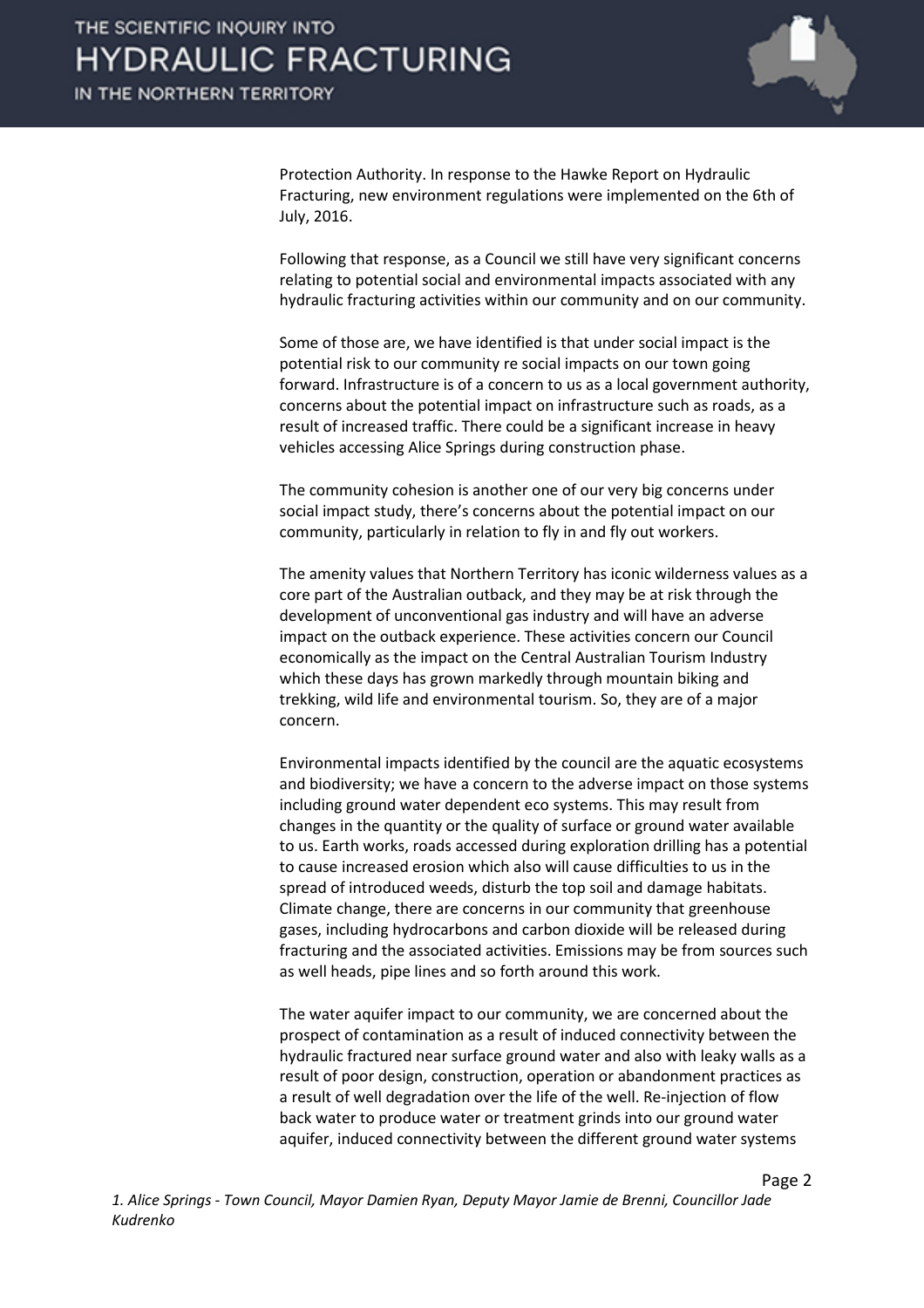

as the result of seismic activity caused by hydraulic fracturing, water supply and distribution. We're talking about quantity, there are concerns about adverse environmental impacts as a result of reduced water supply due the large amounts of water being extracted for use in hydraulic fracturing. We see we have a finite resource here in the middle of Australia and not easy access to another water supply in concern If things happen it is totally illogical to assume that we can truck water into our community in case of emergency.

Our regional waste management facility impact, we realise the hydraulic fracturing requires the use of fluid; the fluid consists of water, sand and chemical additives. This fluid can be recycled and reused or it must be treated and disposed of. In Central Australia, we're the only regional waste management facility that is currently able to process or store fluid waste. Alice Springs Town Council would not be prepared to dispose of those fluid wastes without suitable chemical analysis of the chemical additives and detailed licence information from the organisation depositing the waste.

So we really do understand, as described when we met with you, that you were asking for scientific evidence, specific as I said at the beginning, we are community representatives and we cannot offer you that, but I would really to restate the Council's position, the motion that is on the books, "That Council call on the Northern Territory Government to protect the Alice Springs water supply now and into the future."

Thank you, Justice.

| Hon. Justice<br>Rachel Pepper: | Thank you very much. Anyone else?                                                                                                                                                                                                                                                                                                                                                                                                                                                                        |
|--------------------------------|----------------------------------------------------------------------------------------------------------------------------------------------------------------------------------------------------------------------------------------------------------------------------------------------------------------------------------------------------------------------------------------------------------------------------------------------------------------------------------------------------------|
| Dr. David Jones:               | One question. I'm David Jones. What is your perception of the current<br>activities in the Amadeus Basin south of you. With respect to activities<br>there, how is your relationship to that? How do you see that might be an<br>interest to your water issues.                                                                                                                                                                                                                                          |
| Mayor Damien Ryan:             | What has happened up till now, hasn't affected our community. We're<br>concerned about new practices in a greater area that may affect us in the<br>future, simply because we're really reliant upon the fine water supplies. So<br>yes we do understand what has happened, what work has been undertaken<br>in the Palm Valley area, and so forth over time. We're not prepared as a<br>council to just accept an open situation without your evidence, without your<br>findings from this environment. |
| Hon. Justice<br>Rachel Pepper: | Do you receive any benefits as a result of Shale Gas Industry?                                                                                                                                                                                                                                                                                                                                                                                                                                           |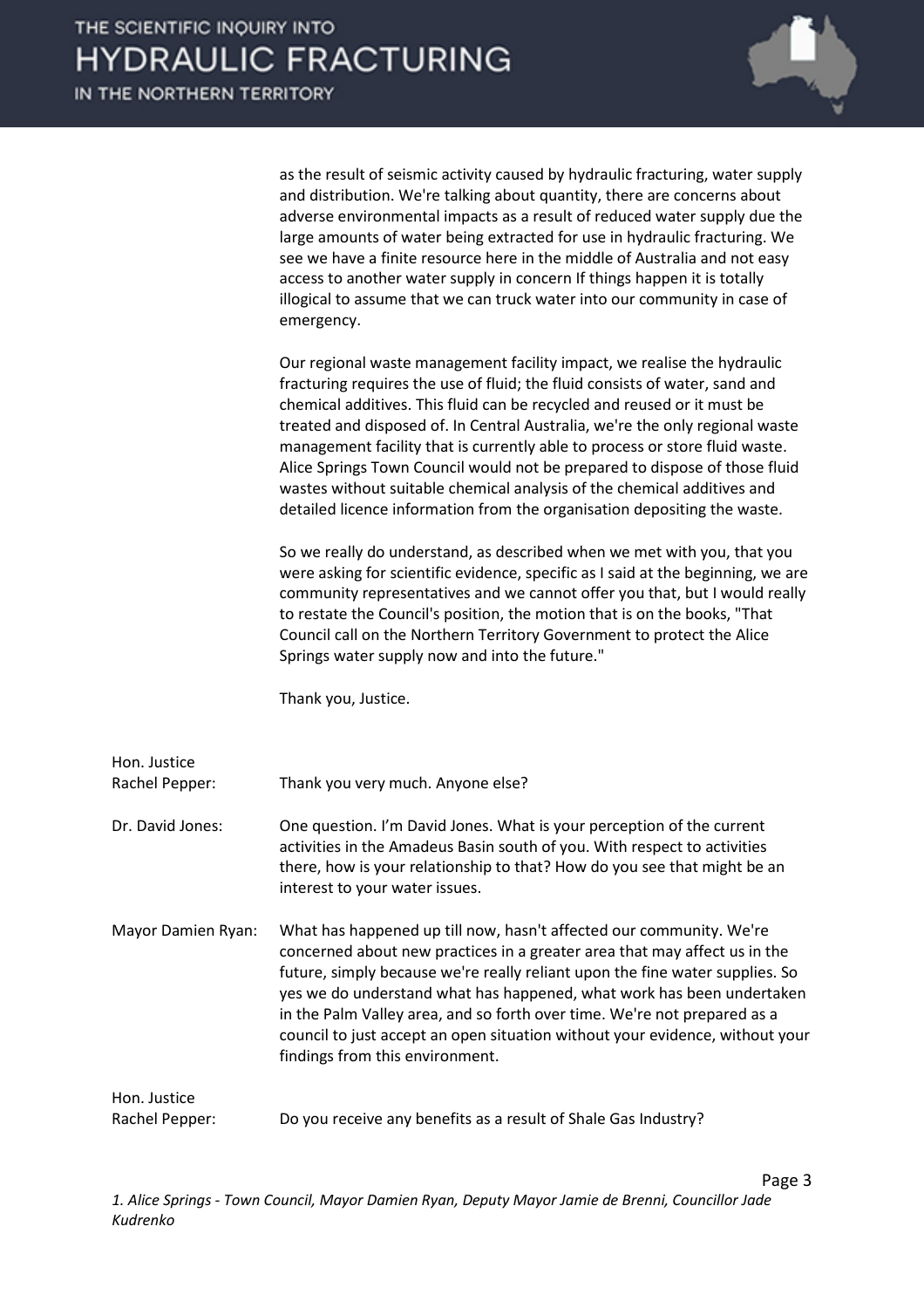## THE SCIENTIFIC INQUIRY INTO **HYDRAULIC FRACTURING**

IN THE NORTHERN TERRITORY



Page 4